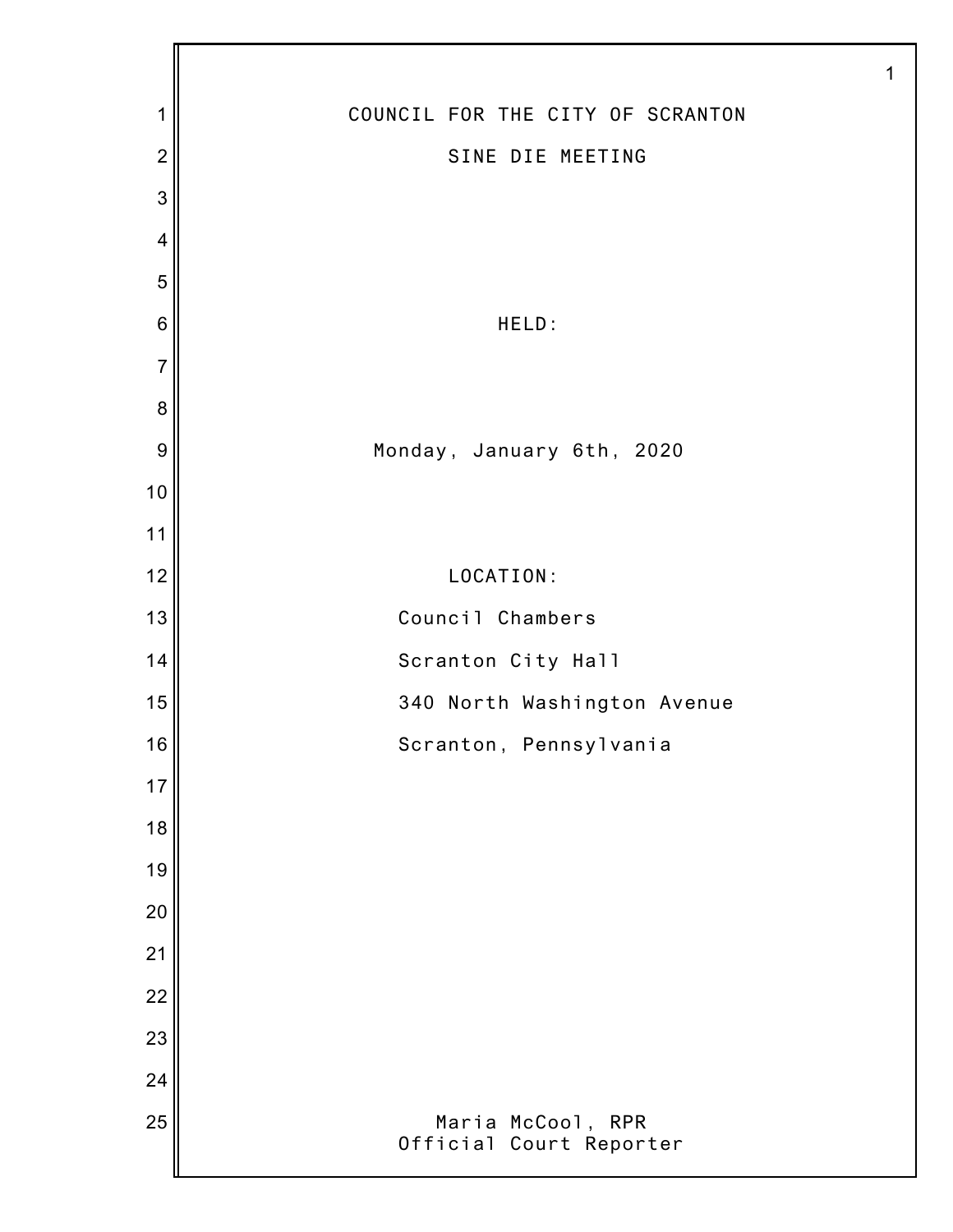| $\mathbf{1}$     | COUNCIL MEMBERS:                       |
|------------------|----------------------------------------|
| $\overline{2}$   |                                        |
| $\mathbf{3}$     | PATRICK ROGAN, PRESIDENT               |
| $\overline{4}$   | TIMOTHY PERRY, VICE PRESIDENT - absent |
| 5                | WILLIAM GAUGHAN                        |
| $6\phantom{1}6$  | <b>KYLE DONAHUE</b>                    |
| $\overline{7}$   | MARY WALSH DEMPSEY - absent            |
| 8                |                                        |
| $\boldsymbol{9}$ | LORI REED, CITY CLERK                  |
| 10               | KATHY CARRERA, ASSISTANT CITY CLERK    |
| 11               |                                        |
| 12               |                                        |
| 13               |                                        |
| 14               |                                        |
| 15               |                                        |
| 16               |                                        |
| 17               |                                        |
| 18               |                                        |
| 19               |                                        |
| 20               |                                        |
| 21               |                                        |
| $\overline{22}$  |                                        |
| 23               |                                        |
| 24               |                                        |
| 25               |                                        |
|                  |                                        |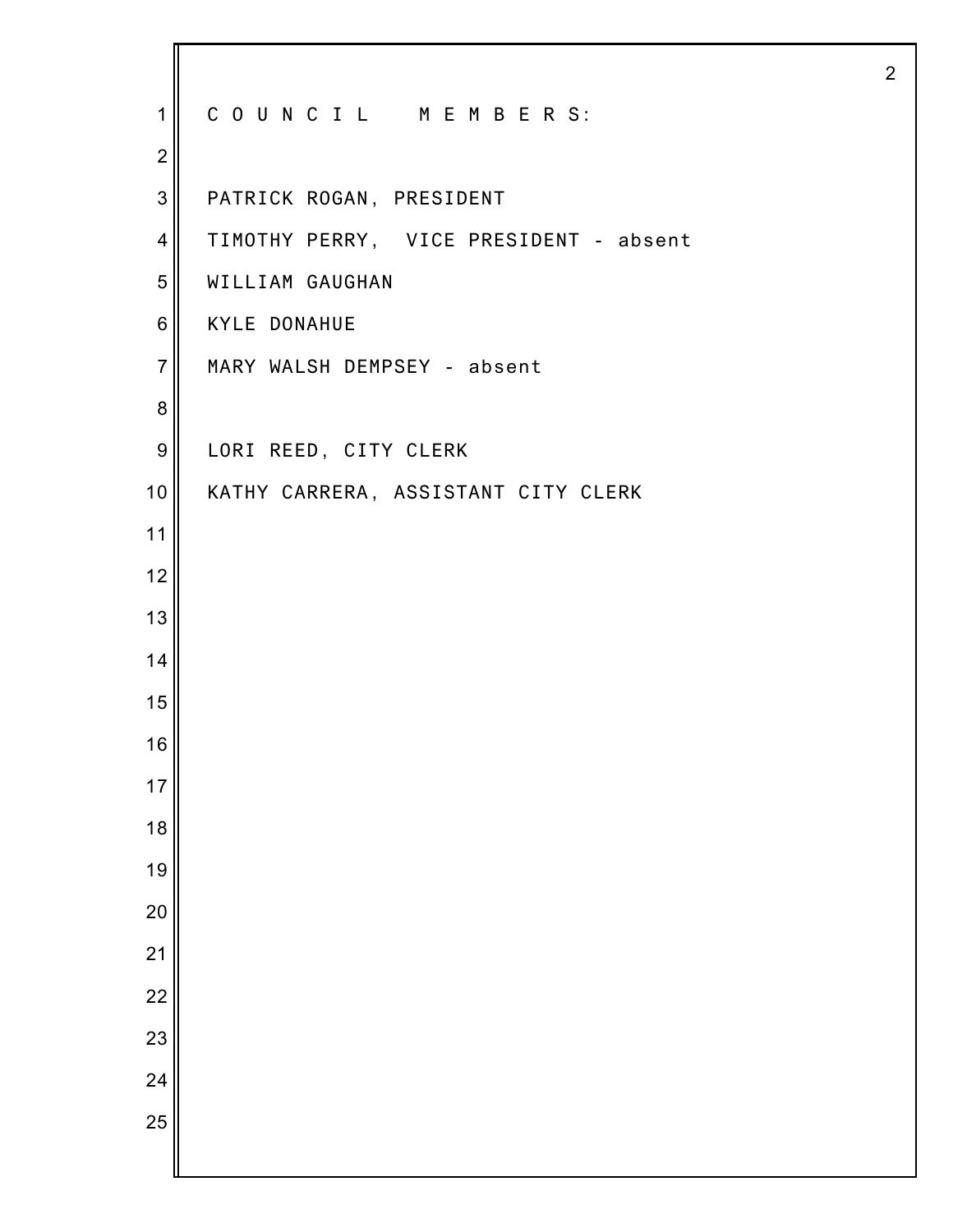|                | 3                                               |
|----------------|-------------------------------------------------|
| 1              | (Pledge of Allegiance recited and a             |
| $\overline{2}$ | moment of reflection observed.)                 |
| 3              |                                                 |
| 4              | MR. ROGAN: Roll call, please.                   |
| 5              | MS. CARRERA: Mr. Perry.<br>Mr.                  |
| 6              | Donahue.                                        |
| 7              | MR. DONAHUE: Here.                              |
| 8              | MS. CARRERA: Atty. Dempsey. Mr.                 |
| 9              | Gaughan.                                        |
| 10             | MR. GAUGHAN: Here.                              |
| 11             | MS. CARRERA: Mr. Rogan.                         |
| 12             | MR. ROGAN: Here. Do any Council                 |
| 13             | members have announcements at this time? I      |
| 14             | have just one. Councilwoman Dempsey asked if I  |
| 15             | would explain her absence today. Her younger    |
| 16             | sister passed away January 1st, and the funeral |
| 17             | services are being held this morning.           |
| 18             | Mary stated in an e-mail to us it's             |
| 19             | not like me to not see things through to the    |
| 20             | But as the old saying goes, "Man makes<br>end.  |
| 21             | plans and God laughs."                          |
| 22             | Once again, please keep Councilwoman            |
| 23             | Dempsey and her family in your thoughts and     |
| 24             | prayers at this time.                           |
| 25             | Please dispense with the reading of             |
|                |                                                 |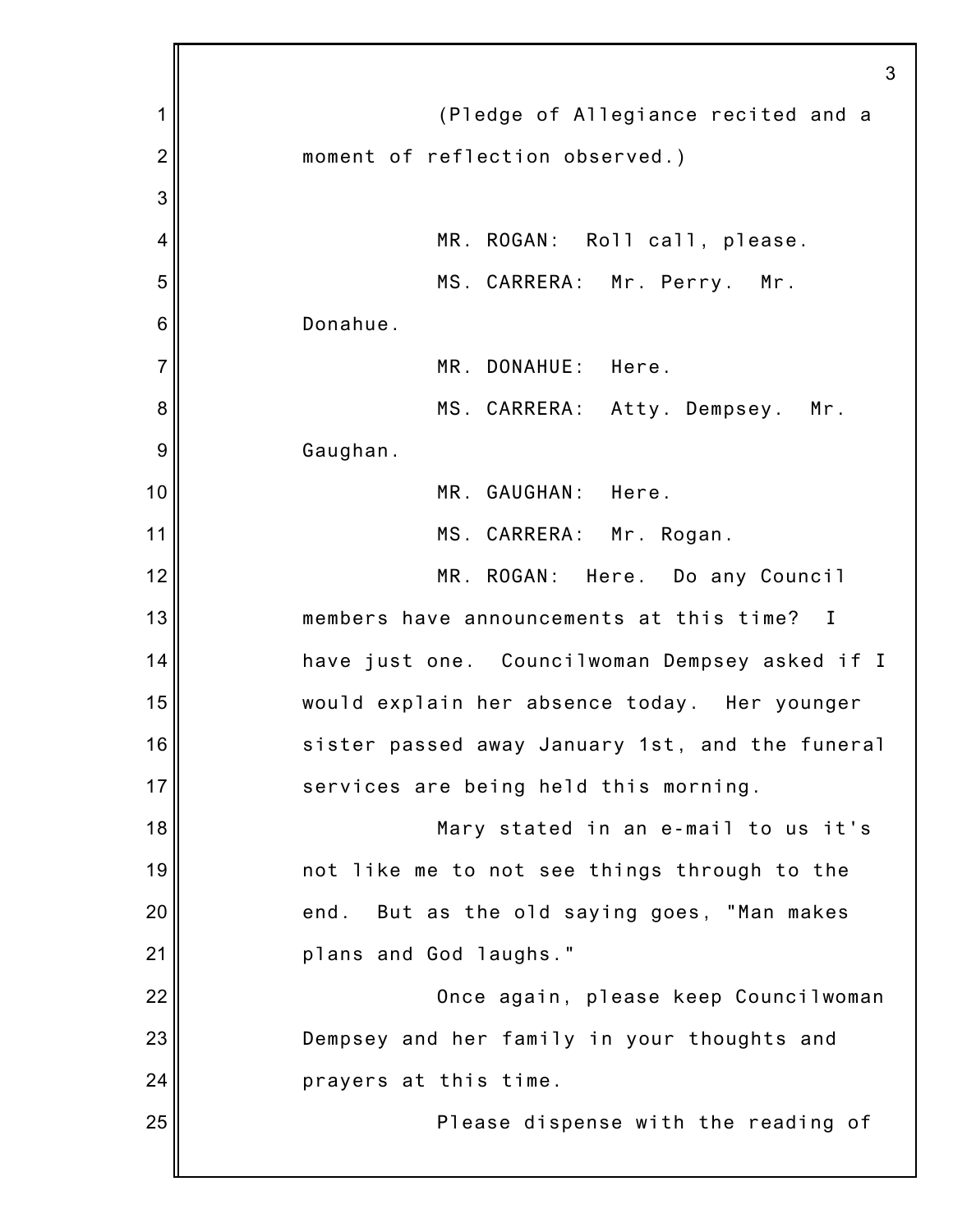|                | 4                                               |
|----------------|-------------------------------------------------|
| 1              | the minutes.                                    |
| $\overline{2}$ | MS. REED: THIRD ORDER. 3-A.<br>No               |
| 3              | business at this time.                          |
| 4              | FOURTH ORDER. CITIZENS                          |
| 5              | PARTICIPATION.                                  |
| 6              |                                                 |
| $\overline{7}$ | (The following speakers offered                 |
| 8              | public comment:                                 |
| 9              | Mayor Wayne Evans                               |
| 10             | Joan Hodowanitz                                 |
| 11             | Marie Schumacher                                |
| 12             | John Pocius                                     |
| 13             | Norma Jeffries)                                 |
| 14             |                                                 |
| 15             | MS. REED: FIFTH ORDER.<br>$5 - A$ .             |
| 16             | MOTIONS.                                        |
| 17             | MR. ROGAN: Mr. Donahue, any motions             |
| 18             | or comments?                                    |
| 19             | MR. DONAHUE: Yes, just briefly.                 |
| 20             | First off, I'd like to send my condolences out  |
| 21             | to the Walsh family on their loss. It's sad     |
| 22             | that Mary can't be here today. I would also     |
| 23             | like to thank Mayor Evans for his service to    |
| 24             | this City, not only in the last five months but |
| 25             | also for the last five years.                   |
|                |                                                 |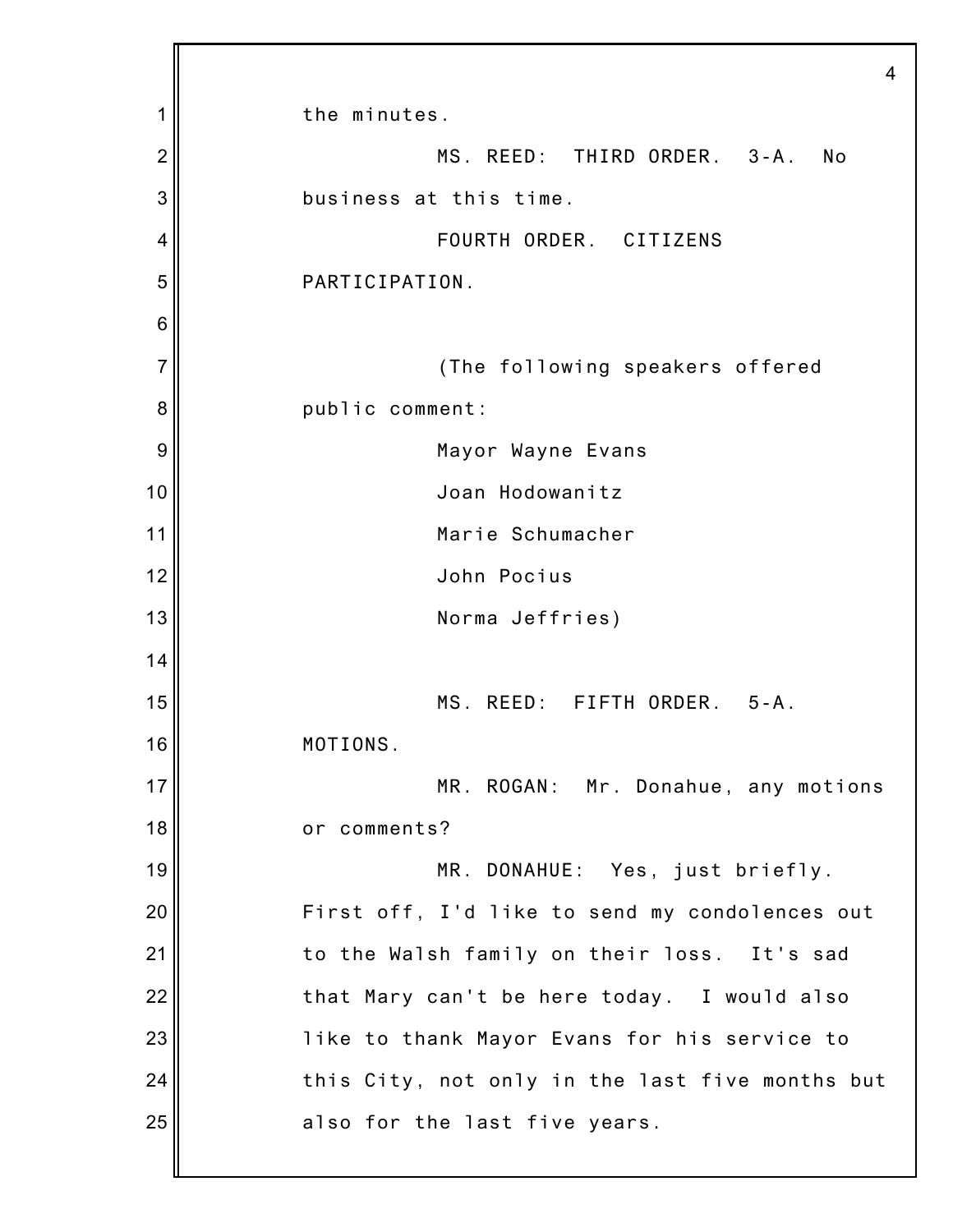|                 | 5                                              |
|-----------------|------------------------------------------------|
| 1               | Tim, I sat next to Tim for two                 |
| $\overline{2}$  | years. I really didn't know Tim that well. I   |
| 3               | knew him, didn't know him that well. But we    |
| 4               | always didn't agree but we always, you know,   |
| 5               | were friendly about it.                        |
| $6\phantom{1}6$ | And also Councilwoman Dempsey                  |
| $\overline{7}$  | stepped up for five months. It's not an easy   |
| 8               | thing to do to sit up here for that short      |
| 9               | period of time. It's not an easy thing to do   |
| 10              | in general. But I would like to thank them all |
| 11              | for their service. And that's all I have.      |
| 12              | MR. ROGAN: Thank you. Mr. Gaughan,             |
| 13              | any motions or comments?                       |
| 14              | MR. GAUGHAN: Yes, thank you. Good              |
| 15              | morning, everyone. I also want to send my      |
| 16              | prayers to Councilwoman Dempsey's family this  |
| 17              | morning. Her sister Erin as Councilman Rogan   |
| 18              | mentioned passed away last Wednesday. I did    |
| 19              | not know Erin Walsh.                           |
| 20              | But there was a beautiful tribute to           |
| 21              | her in the newspaper. And it's clear that she  |
| 22              | was loved by her entire family and the         |
| 23              | community. So please keep the Walsh family in  |
| 24              | your prayers.                                  |
| 25              | I want to personally thank Mayor               |
|                 |                                                |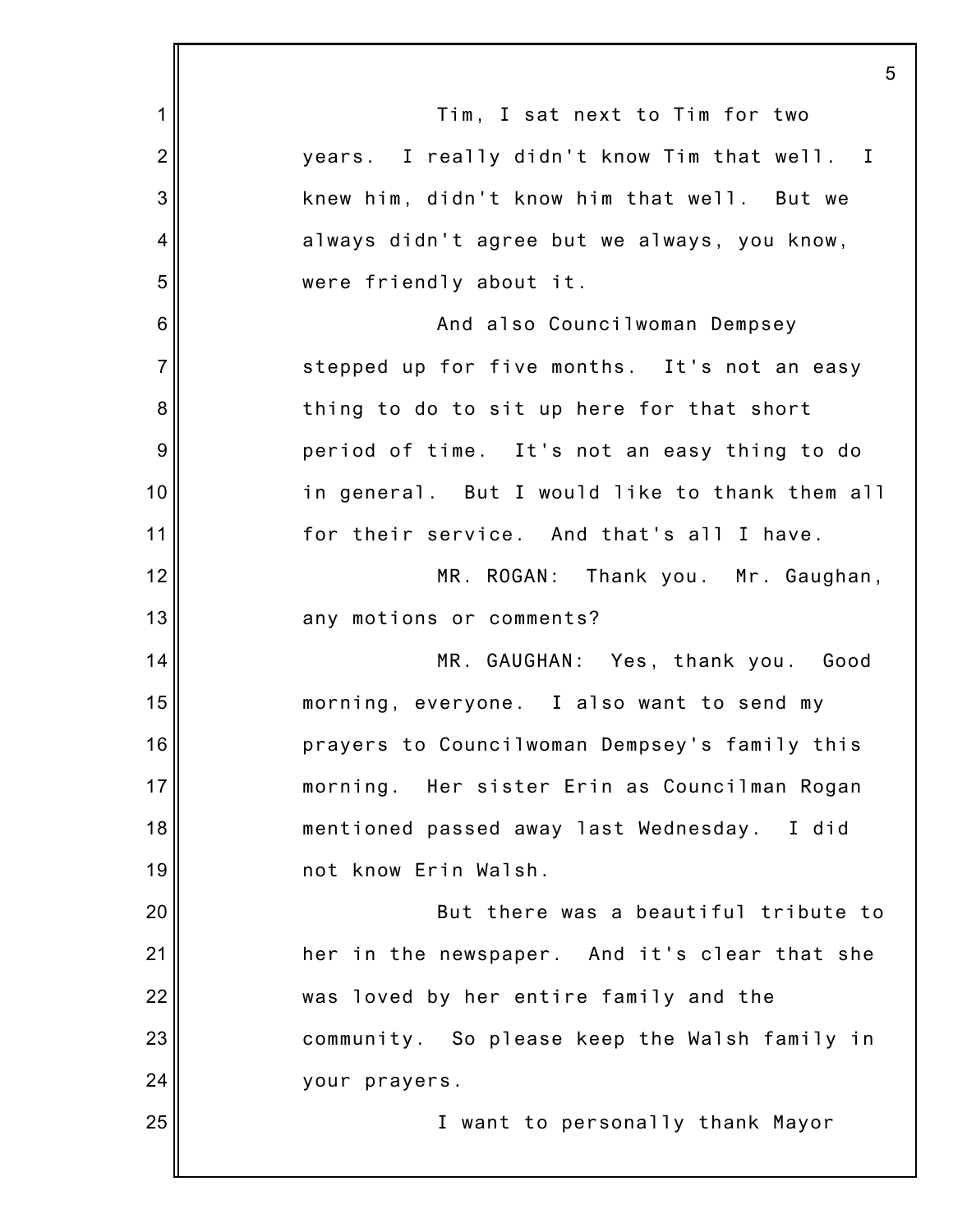|                | 6                                               |
|----------------|-------------------------------------------------|
| 1              | Wayne Evans. Mayor Evans as everyone knows      |
| $\overline{2}$ | took on an enormous challenge this past summer. |
| 3              | And he did an outstanding job. He displayed     |
| 4              | great leadership and I really value his         |
| 5              | friendship. You really get to know somebody     |
| 6              | when you sit next to them for six years.        |
| $\overline{7}$ | And, you know, humour got us through            |
| 8              | a lot of times I think as we would sit here.    |
| $9\,$          | But I had not met anyone that has more          |
| 10             | compassion, who is more dedicated and who loves |
| 11             | the City as much as Mayor Wayne Evans. So I     |
| 12             | want to personally thank you for all that you   |
| 13             | did.                                            |
| 14             | I also want to take a minute to say             |
| 15             | a few words about our departing Council members |
| 16             | Mary Dempsey and Councilman Perry. First,       |
| 17             | Councilwoman Dempsey has been an absolutely     |
| 18             | fantastic addition to this Council. She worked  |
| 19             | extremely hard over the last six months.<br>She |
| 20             | researched every issue.                         |
| 21             | She made the decision she felt were             |
| 22             | in the best interest of the people of Scranton. |
| 23             | Councilwoman Dempsey is the type of person that |
| 24             | should be in a position of public trust. And I  |
| 25             | hope that she considers pursuing public office  |
|                |                                                 |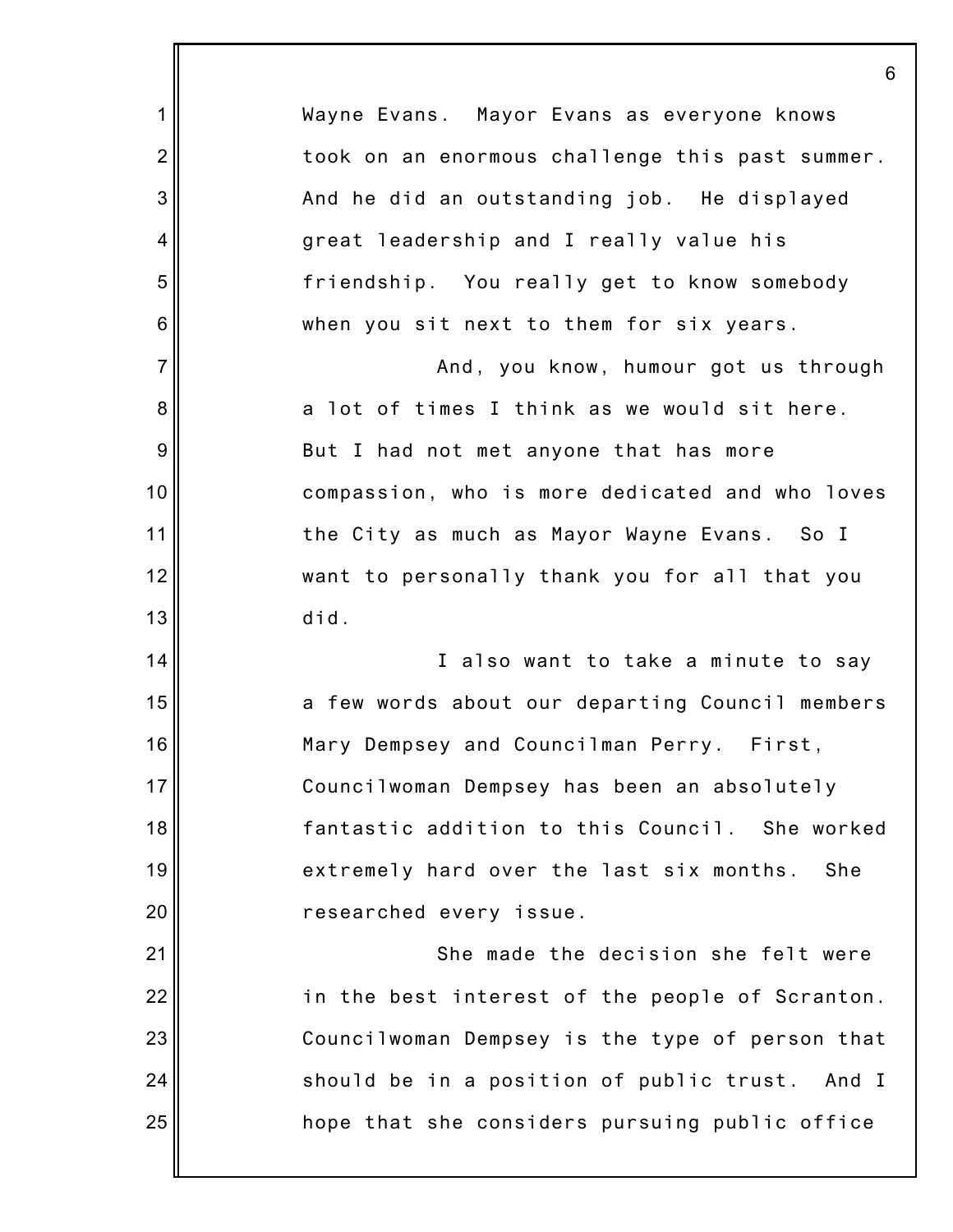| 1              | in the future.                                  |
|----------------|-------------------------------------------------|
| $\overline{2}$ | In six short months on this Council,            |
| 3              | she earned the admiration and respect of her    |
| $\overline{4}$ | colleagues and the people of this City. I       |
| 5              | really appreciated her dedication and most      |
| $\,6$          | importantly her friendship over the last few    |
| $\overline{7}$ | months. And she will be greatly missed.         |
| 8              | Councilman Perry and I both grew up             |
| 9              | in what some consider -- and I know John Pocius |
| 10             | might now that he lives there -- God's country, |
| 11             | Minooka. I had really enjoyed working with      |
| 12             | Councilman Perry over the last four years.      |
| 13             | He worked extremely hard on behalf              |
| 14             | of the people of this City. And I was able to   |
| 15             | witness firsthand the way he would deal with    |
| 16             | citizen's issues and how he would genuinely     |
| 17             | want to help people. Mr. Perry has a wonderful  |
| 18             | family. And I know that they are very proud of  |
| 19             | him as we all are for the work that he did and  |
| 20             | the service that he gave to our City.           |
| 21             | I also want to thank our Council                |
| 22             | Solicitor Amil Minora for his service the past  |
| 23             | six years. You really as I mentioned before,    |
| 24             | you get to know someone when you sit across     |
| 25             | from them once a week for six years. And I      |
|                |                                                 |

7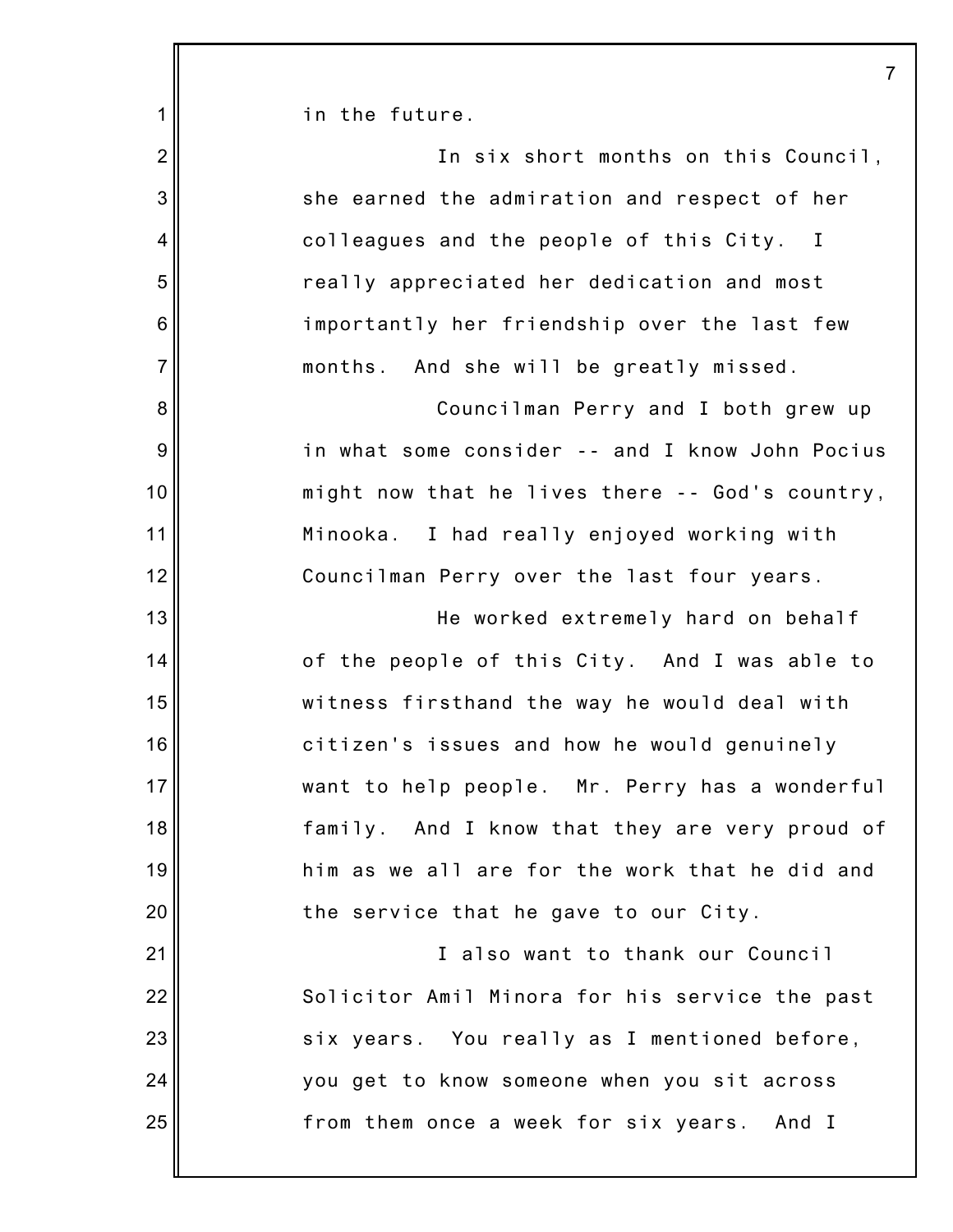|                  | 8                                               |
|------------------|-------------------------------------------------|
| 1                | can't say enough about the type of person that  |
| $\overline{2}$   | Amil is. He did a good job representing this    |
| 3                | Council. And I appreciated his friendship.      |
| 4                | And I wish him the best of luck.                |
| 5                | Lastly, I want to thank Councilman              |
| $6\phantom{1}6$  | Rogan for his leadership as Council President   |
| $\overline{7}$   | the past two years. Councilman Rogan and I      |
| 8                | actually have a lot in common raising young     |
| $\boldsymbol{9}$ | families. So we often trade as we did this      |
| 10               | morning stories about the illnesses that run    |
| 11               | through our houses. But I appreciate all that   |
| 12               | Pat has done. And that's all I have. Thank      |
| 13               | you.                                            |
| 14               | MR. ROGAN: Thank you. A couple                  |
| 15               | comments as I -- two years ago when I signed up |
| 16               | to be Council President, I certainly couldn't   |
| 17               | imagine the sequence of events that would have  |
| 18               | transpired over the last two years. It's        |
| 19               | certainly been a trying two years for the City  |
| 20               | of Scranton.                                    |
| 21               | But because of the work of this                 |
| 22               | Council, our Mayor, the City has pushed through |
| 23               | and the City has been progressing despite many  |
| 24               | obstacles that we have faced. I would like to   |
| 25               | join my colleagues and thanking Tim Perry for   |
|                  |                                                 |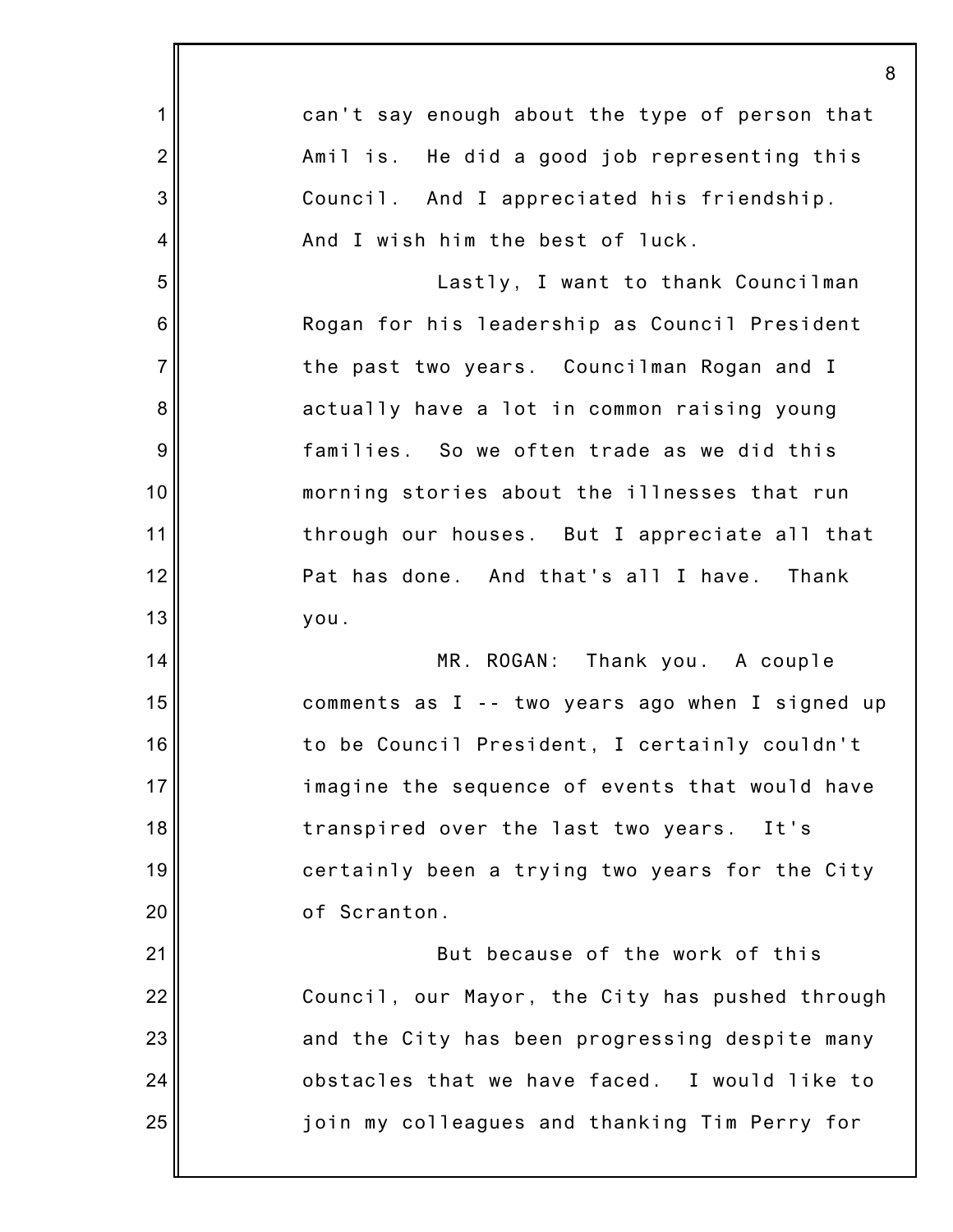|                | 9                                               |
|----------------|-------------------------------------------------|
| $\mathbf 1$    | his service. Tim and I have been on Council     |
| $\overline{2}$ | for four years together, not only were we       |
| 3              | colleagues, but we have become friends during   |
| 4              | that time. So I really appreciate his service   |
| 5              | to the City.                                    |
| $6\,$          | Mary Dempsey as well, it's only been            |
| $\overline{7}$ | five or six months but certainly have grown to  |
| 8              | respect the work that she has put in and her    |
| $9\,$          | analysis of various issues. I think all of us   |
| 10             | could agree, I think we got more e-mails over   |
| 11             | the last six months from Mary than anyone else  |
| 12             | on Council. So we appreciate all of her hard    |
| 13             | work.                                           |
| 14             | And last but certainly not least, I             |
| 15             | would like to thank our Mayor, Wayne Evans. We  |
| 16             | have been on Council together nearly six years. |
| 17             | We've become good friends. We typically see     |
| 18             | eye to eye on most issues. And I just want to   |
| 19             | commend you for the job that you have done      |
| 20             | stepping in under the most unfortunate          |
| 21             | circumstances possible.                         |
| 22             | But as I said from the beginning                |
| 23             | when there was a vacancy in the Mayor's office, |
| 24             | there was only one person for the job at that   |
| 25             | time and that person was Wayne Evans.           |
|                |                                                 |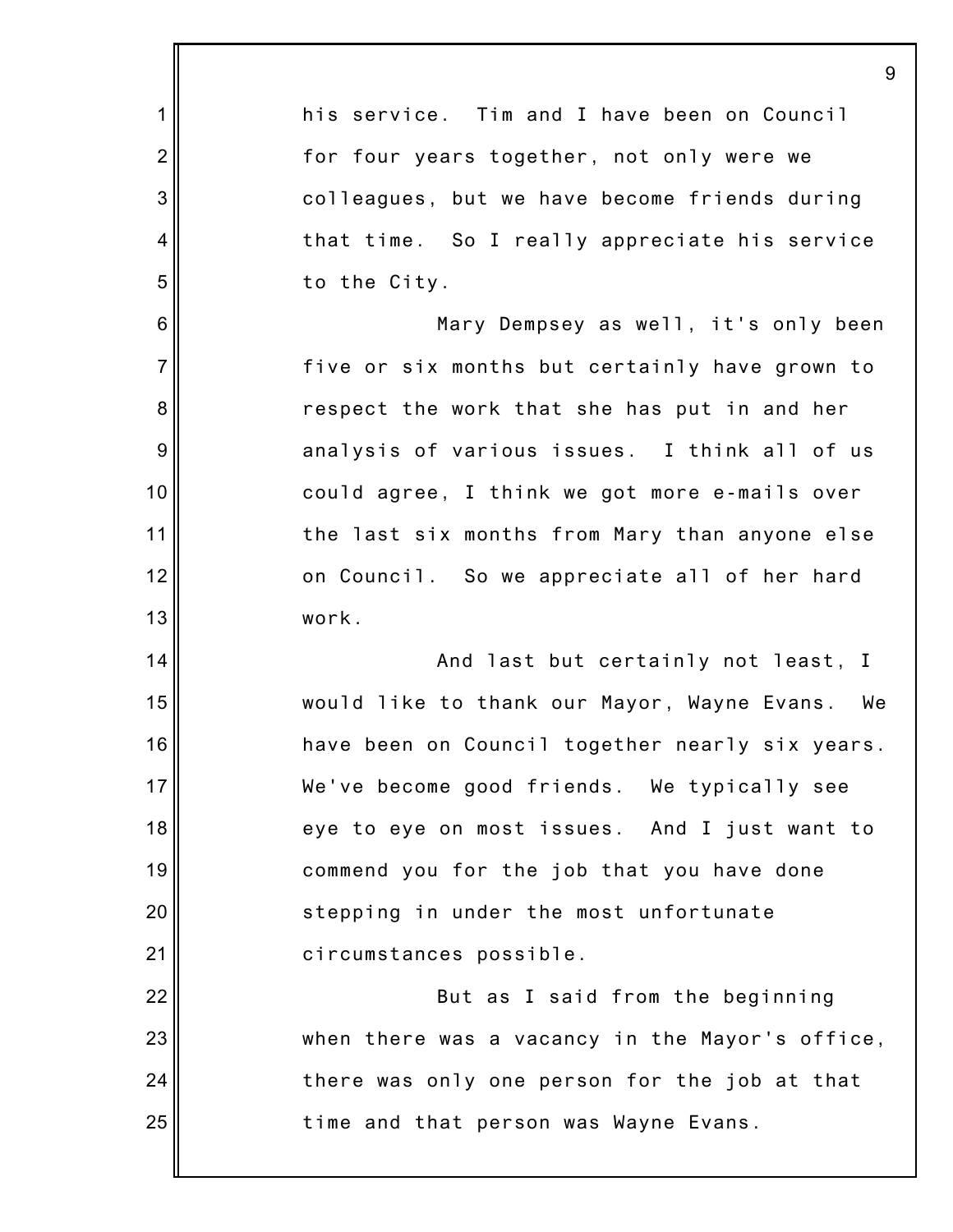1 2 3 4 5 6 7 8 9 10 11 12 13 14 15 16 17 18 19 20 21 22 23 24 25 So I want to thank you for leading the City through these last few months. And I want to wish the incoming Council President and Vice President luck, be here another two years and hopefully we can accomplish a lot. MR. GAUGHAN: I just have one more comment. I just want to recognize Councilman John Pocius. Lori and I every time there's a question, call John. And I really appreciate the, you know, your willingness to pick up the phone and you're a straight shooter. And you always are willing to entertain any questions or anything that comes from any of us up here. So I really appreciate that. I appreciate your service to the City, your integrity that you displayed when you were on Council. And I want to thank you. And I look forward to working with you in the future. Thanks, John. MR. ROGAN: One other person I want to recognize and I agree with Councilman Gaughan is the work of Dave Bulzoni that he's put in over the last six years. Mr. Bulzoni has been an asset as the Business Administrator for the City.

10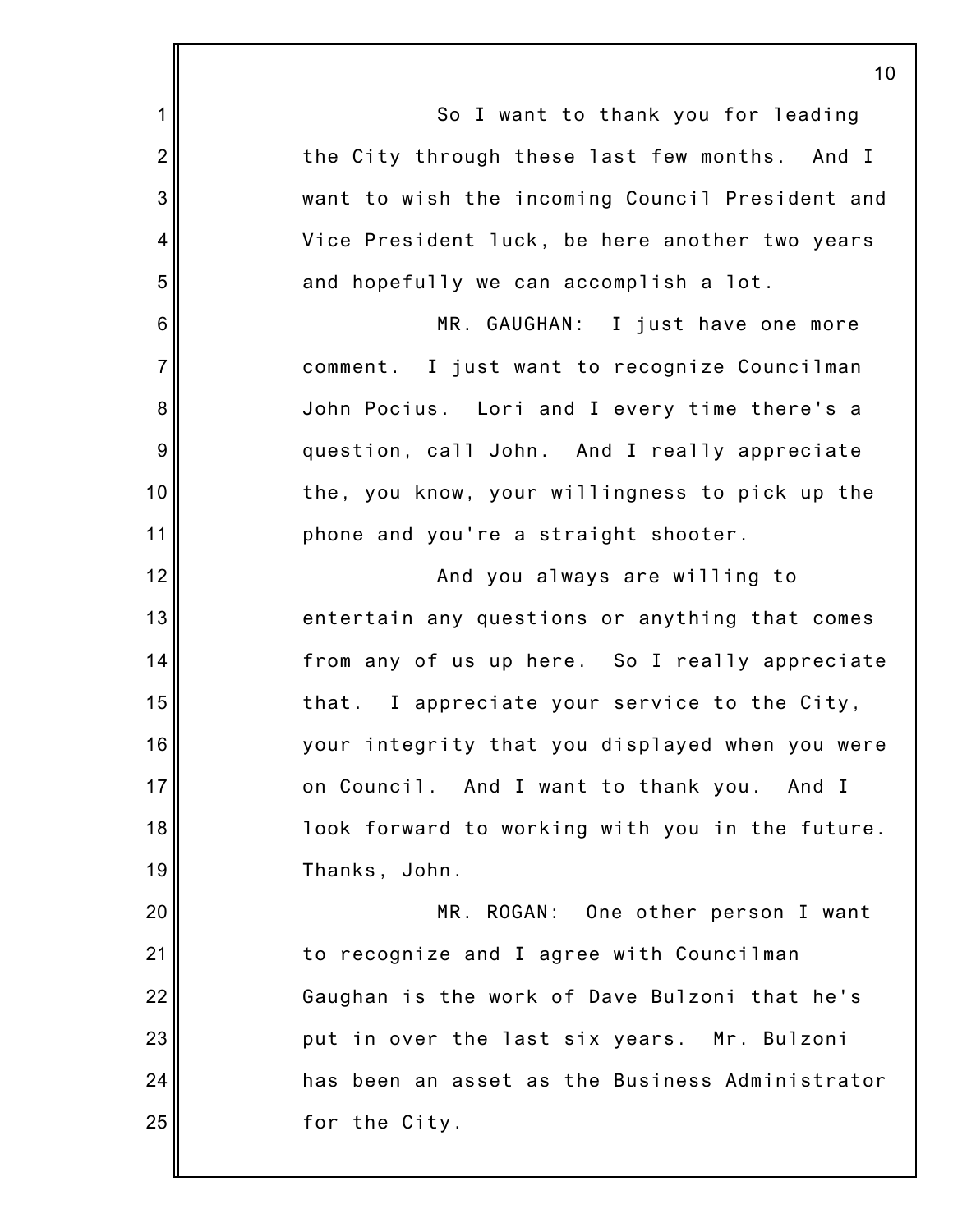1 2 3 4 5 6 7 8 9 10 11 12 13 14 15 16 17 18 19 20 21 22 23 24 25 11 I think everyone even when we disagreed on issues certainly respected the work and the opinion that Dave Bulzoni put in and all the hard work he put in for the City to bring us to the point we are today. So I definitely want to recognize him for all of his hard work. And we wish him well in the future as well. MS. REED: 5-B. No business at this time. SIXTH ORDER. 6-A. No business at this time. SEVENTH ORDER. 7-A. No business at this time. MR. ROGAN: If there's no further business, I'll entertain a motion to adjourn. MR. GAUGHAN: Motion to adjourn. MR. ROGAN: This meeting's adjourned.